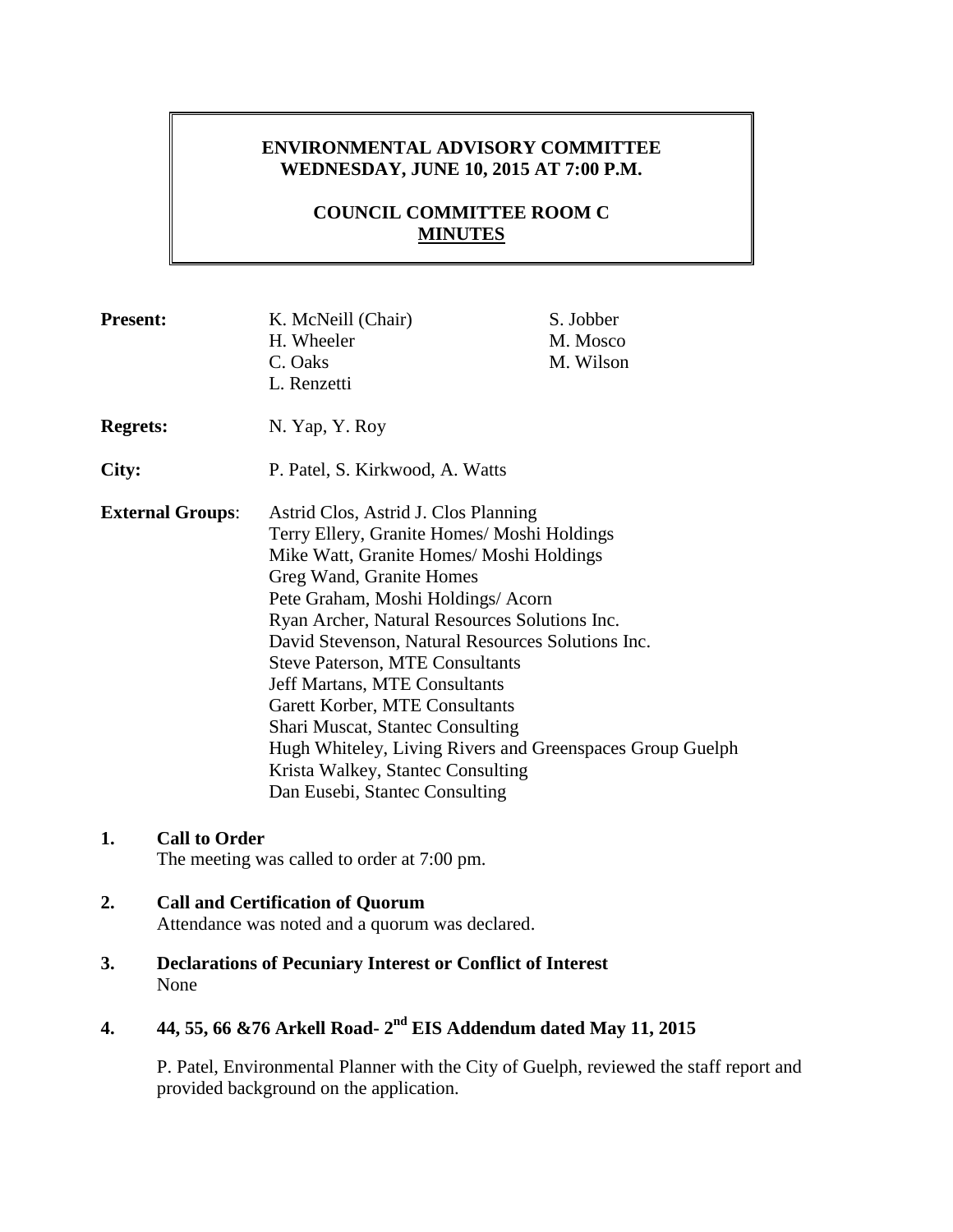$\mathfrak{D}$ E.A.C. Minutes – June 10, 2015

Ryan Archer from NRSI provided comments that the EIS addendum was prepared to resolve outstanding issues. Substantial changes were made to the revised SWM plan to incorporate additional Low Impact Development (LID) measures which will reduce the post-development runoff volume reaching the wetland. Based on reductions, 30 m buffer can capture the excess water, based on infrequent flood events anticipated to occur 1-2 times/year. The analysis indicated the revised SWM Plan and water balance analysis would ensure no negative impacts to the natural features. NRSI has reviewed City comments and are happy with the recommended motion.

Comments from EAC Committee:

M. Wilson

- Commented on bioretention swales recommending pre-treatment measures to filter runoff capturing parking spaces and prevent accumulation of sediments in the swales that could impede effective functioning.
- MTE commented that sump could be incorporated upstream to maintain sediment accumulation in order to ensure swales are functional.

# K. McNeill

- Commented on the in house study on natural variability conducted by MTE, would have been nice to see the results. Should be provided on future reports.
- EIR TOR, wells should be data logged for baseline and long term monitoring.

Dr. Hugh Whiteley delegated to the EAC Committee regarding the water balance summary.

- Concerned about the runoff as the site has no intermittent streams or ephemeral streams, with his experience of studies done in Guelph. Further expressed that the pre-development volume may over-estimate runoff and under-estimate recharge.
- Concerned whether or not the design of the LID measures for the SWM has been based on field measurements.
- Concern that system is modelled based on single events, when there is the ability to model over years. Emphasized continuous and full monitoring including sequence of monitoring/events is important

MTE commented that the recommended LID measures were based on geotechnical field work and acknowledged that MTE would promote continuous modelling and monitoring for water balance.

EAC went into committee to discuss the motion.

Moved by M. Mosco and seconded by H. Wheeler

"That the Environmental Advisory Committee conditionally support the Environmental Impact Study prepared by NRSI based on the following revised motion:

That the Zoning Bylaw Application: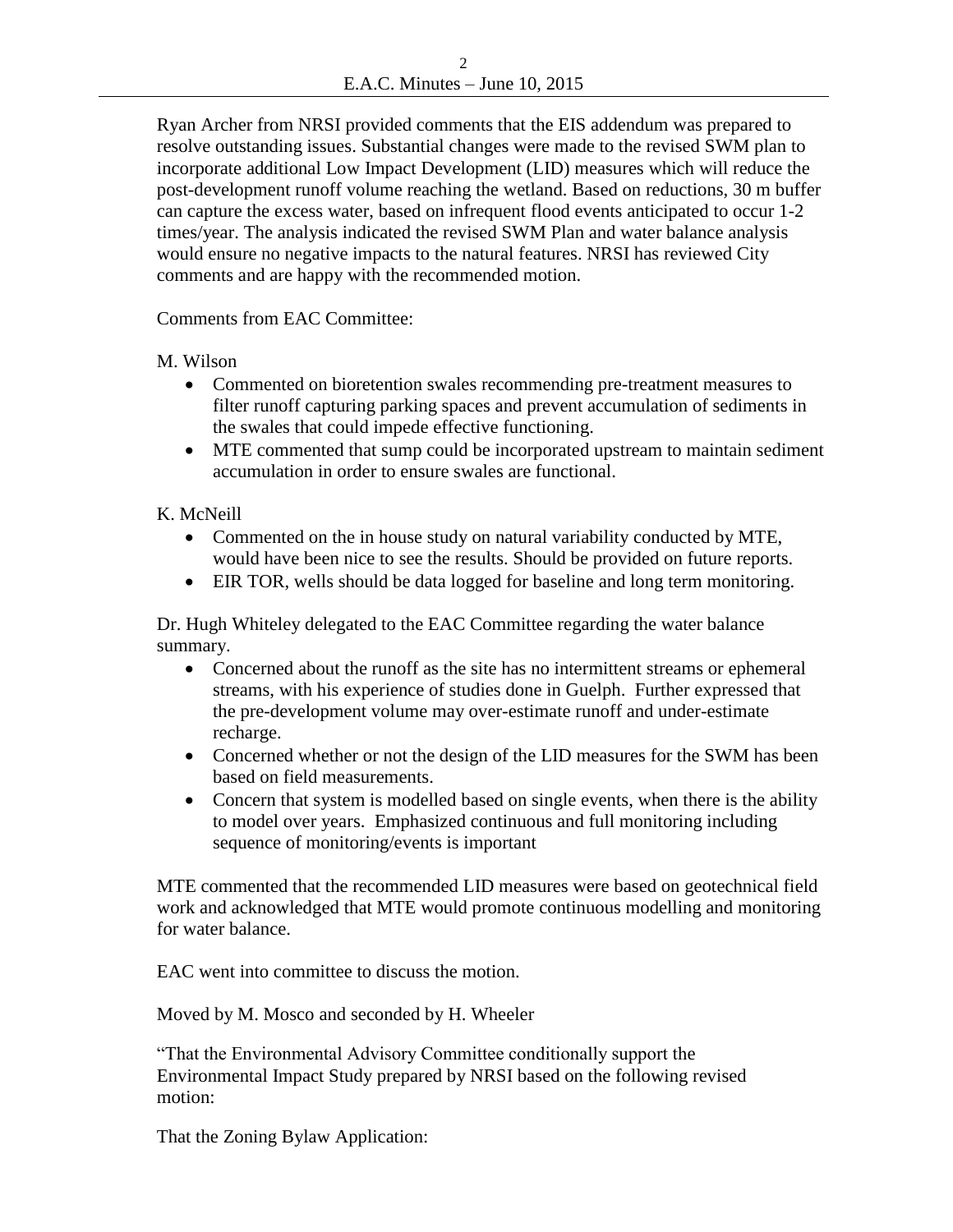- o Incorporate minor revisions to the Stormwater Management Design as acceptable to City Engineering staff and that maintains or ameliorates the water balance as it is presented in the  $2<sup>nd</sup>$  EIS Addendum (May 11, 2015);
- o Maintain the buffer widths and limits of development presented in the EIS (October 2014), EIS Addendum (February 2015) and  $2<sup>nd</sup>$  EIS Addendum (May 11, 2015);

That an Environmental Implementation Report is prepared as per the March 11, 2015 EAC motion which included:

- o A spring and summer vascular plant survey;
- o A refined water balance based on a detailed SWM design and detailed design of the outlet for the SWM system and its interface with the natural environment;
- o Design of the trail layout as required by Parks Planning supported by mitigation measures and an analysis confirming no impacts to the Natural Heritage System;
- o Education and Stewardship materials including sign designs and an insert to the EnviroGuide for future residents as well as detailed education information for construction activities;
- o A Salt Management and recommendations with respect to it being included into the Declaration of Condominium;
- o Restoration landscape plans including any required clean up or debris removal and invasive species management;
- o An up to date and detailed tree inventory be conducted for the trail alignment, by adopting a risk assessment standard as approved by City staff, as well as a compensation plan;
- o Baseline information;
- o Additional groundwater monitoring through the use of data loggers to inform the SWM detailed design; and
- o Consideration for pre-treatment directly upstream of bio-retention units.

That the TOR of the EIR contains the monitoring plan design details."

 **Motion Carried -Unanimous-**

## **5. 781 Victoria Road**

P. Patel, Environmental Planner with the City of Guelph, reviewed the staff report and provided background on the application.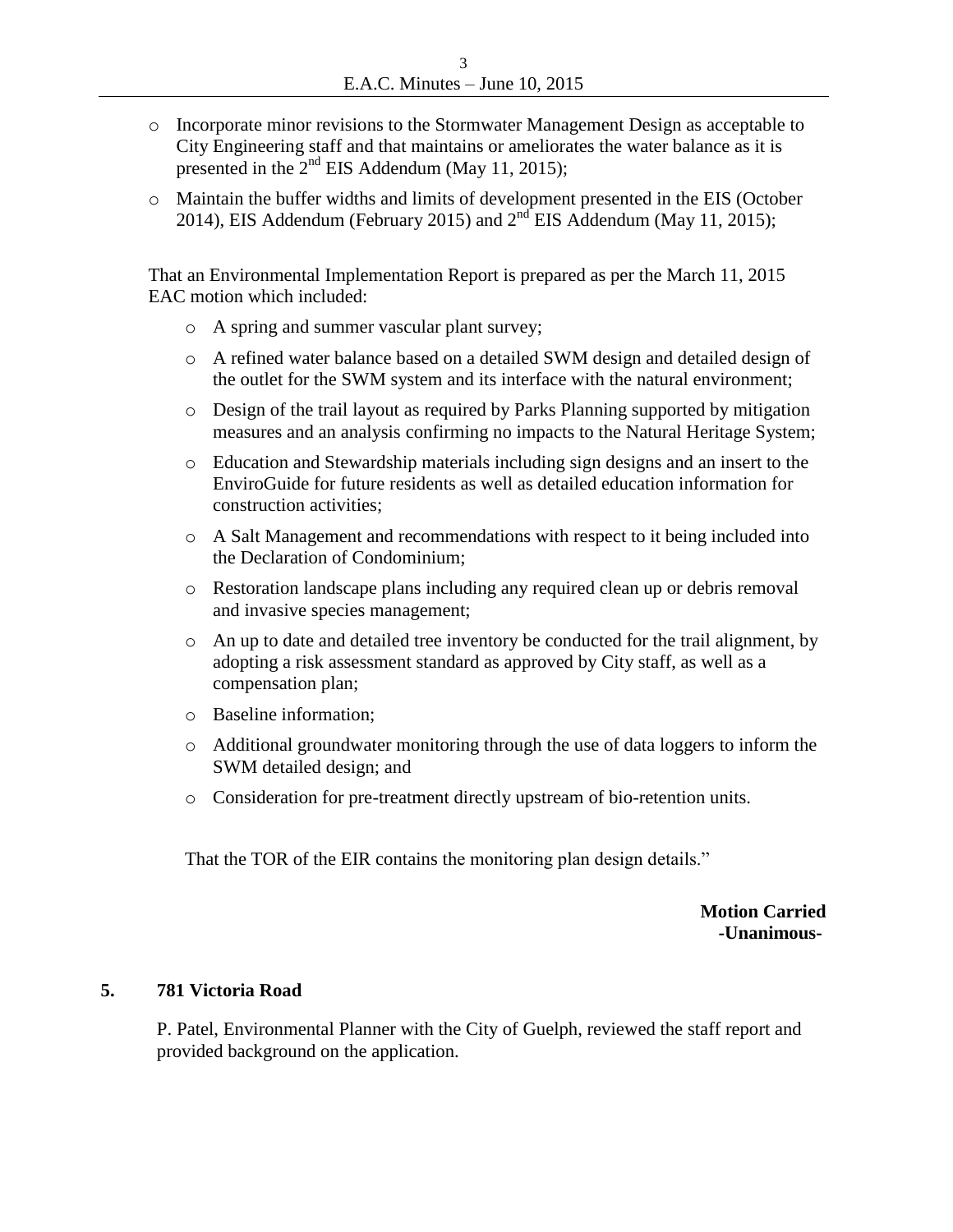Comments from EAC Committee:

M. Mosco

• Requested that EAC get a copy of the EIR TOR. Prachi commented that EIR TOR will be circulated once approved.

S. Muscat from Stantec Consulting provided comments on the project. Stantec has been working with City Staff to clarify TOR expectations. A revised TOR will be submitted following EAC meeting. Most of the changes are related to monitoring program. Stantec provided updates that baseline surveys has been completed, 4 additional groundwater monitoring wells went in the spring, totalling to 8 groundwater monitoring locations and tree preservation plan has been completed.

Comments from EAC Committee:

M. Mosco

- Commented on soak away pits and that the quantities on amount that can be infiltrated appeared to be exceptionally high.
- Comments related to the direction of downspouts and inconsistencies on data presented.
- Commented on how the infiltration galleries will be maintained as these back on rear yard of the private property.
- Commented the proposed depth of soakaway pits may need to be reviewed and revised to ensure effective functioning in light of frost depth.
- Comments related to soils of soak away pit, should look at soils and look at impact to soak away pits.

In light of the concerns over maintaining infiltration galleries on private property, Sylvia Kirkwood commented restrictive covenants are one of tools that can be applied to restrict certain uses or changes on zoned property.

EAC expressed concerns over the long-term effectiveness of restrictive covenants, especially since the infiltration galleries are backing onto Arboretum which is considered sensitive area and already have reduced '20m' buffer.

# L. Renzetti

- Question regarding commitment to woodland protection plan.
- Inquired regarding Salt management plan

Stantec responded salt management plan is to be dealt with at site plan stage and that they are continuing to work with the Arboretum through the process. Stantec commented that the Arboretum will take over managing area to the west, discussion about buffer area and plantings. Arboretum wants it left that way to naturalize.

C. Oaks

 Section 4.3, doesn't list how high the fence is but that it is chain link around the buffer. Provided comments that it should be a high wooden fence as the chain link might not be enough of a barrier.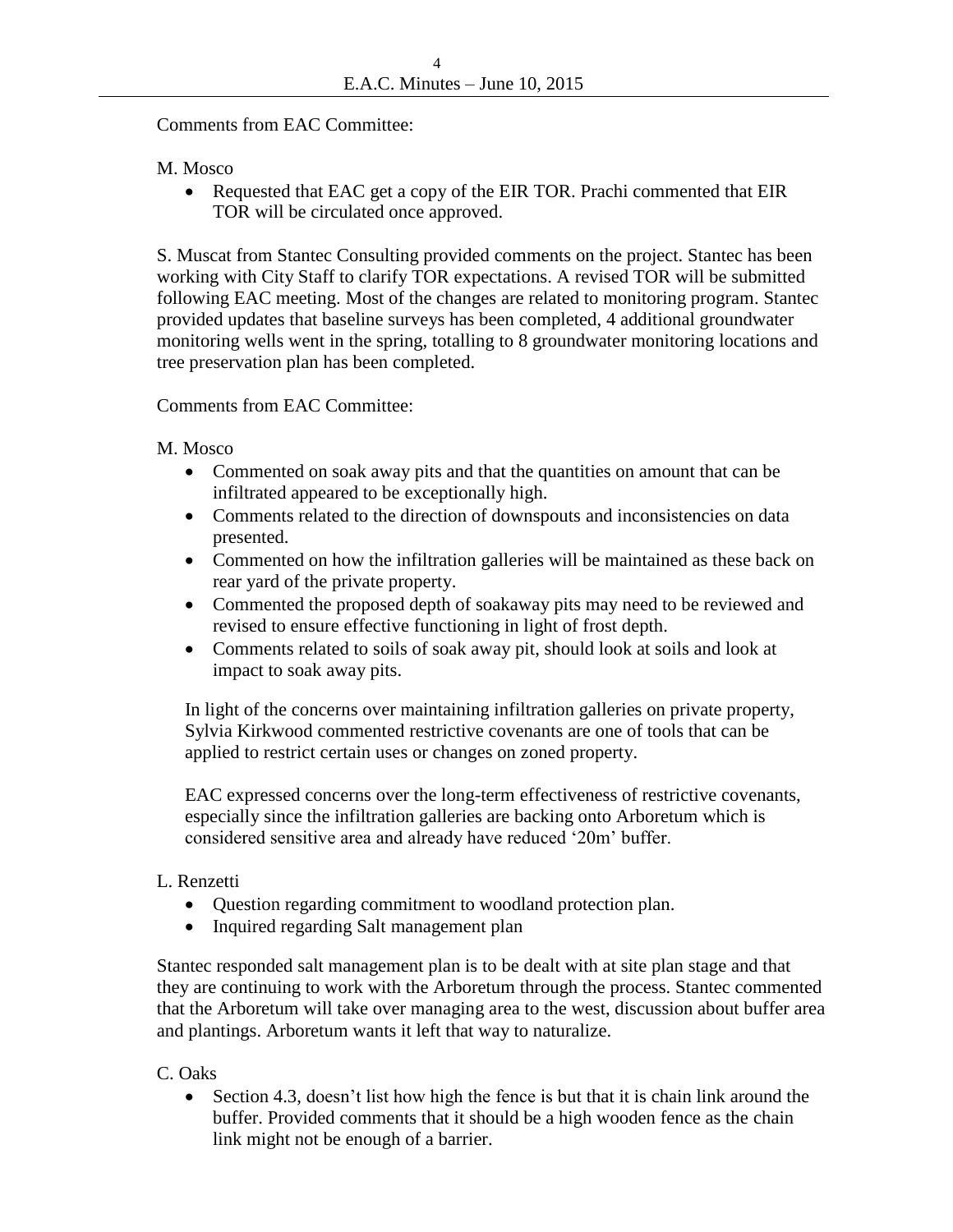- Include references to arboretum staff in report.
- Concerns over controlling invasive plants. Commented to incorporate and provide a homeowners guide listing invasive plant species not allowed on the property.
- Area close to PSW and natural area, a source of bugs. Consider banning use of pesticides that have impact on aquatic life.

## H. Wheeler

• Comments related to stewardship materials, Appendix F. Consider simplifying text and make it more accessible and encourage resident involvement.

## M. Wilson

• Commented whether or not there was a mechanism to make sure OGS located on private roads would be maintained

S. Kirkwood commented that there is potential of applying controls through Condominium draft approval process.

# K. McNeill

- Comments regarding northern forest buffer which includes 4 metres of site access (mowed lane) which further reduces the buffer from 10m to 6m.
- Ground water monitoring wells data logged? 4 manual measurements a year isn't useful for determining natural seasonal fluctuations. S. Muscat to verify.
- Provide some type of rationale or reference on the approach of using 15% drop in water levels as a trigger.
- Provide clarity to section 5.2.3.

S. Muscat commented that the max. 4 m wide lane was to provide access to the University to get a small vehicle through there.

## M. Mosco

- Atlantis SWM system- drawings show the water discharged to Victoria Rd.
- Concerned that there is nothing dealing with storm water quality control. Recommended there needs to be some type of vegetative treatment such as compost buffers which can significantly reduce sediments and contaminants.

Dr. Hugh Whiteley delegated to the EAC Committee providing comments related to the City`s Risk Assessment Officer hired under the Clean Water Act.

- Commented that City should provide a comment that additional ground water monitoring may be required to meet the conditions of the Clean Water Act.
- Commented on the need to involve Risk Assessment Officer.
- Commented on the need for clarity when dealing with source water protection.

EAC went into Committee to discuss the motion.

Moved by H. Wheeler and seconded by C. Oaks.